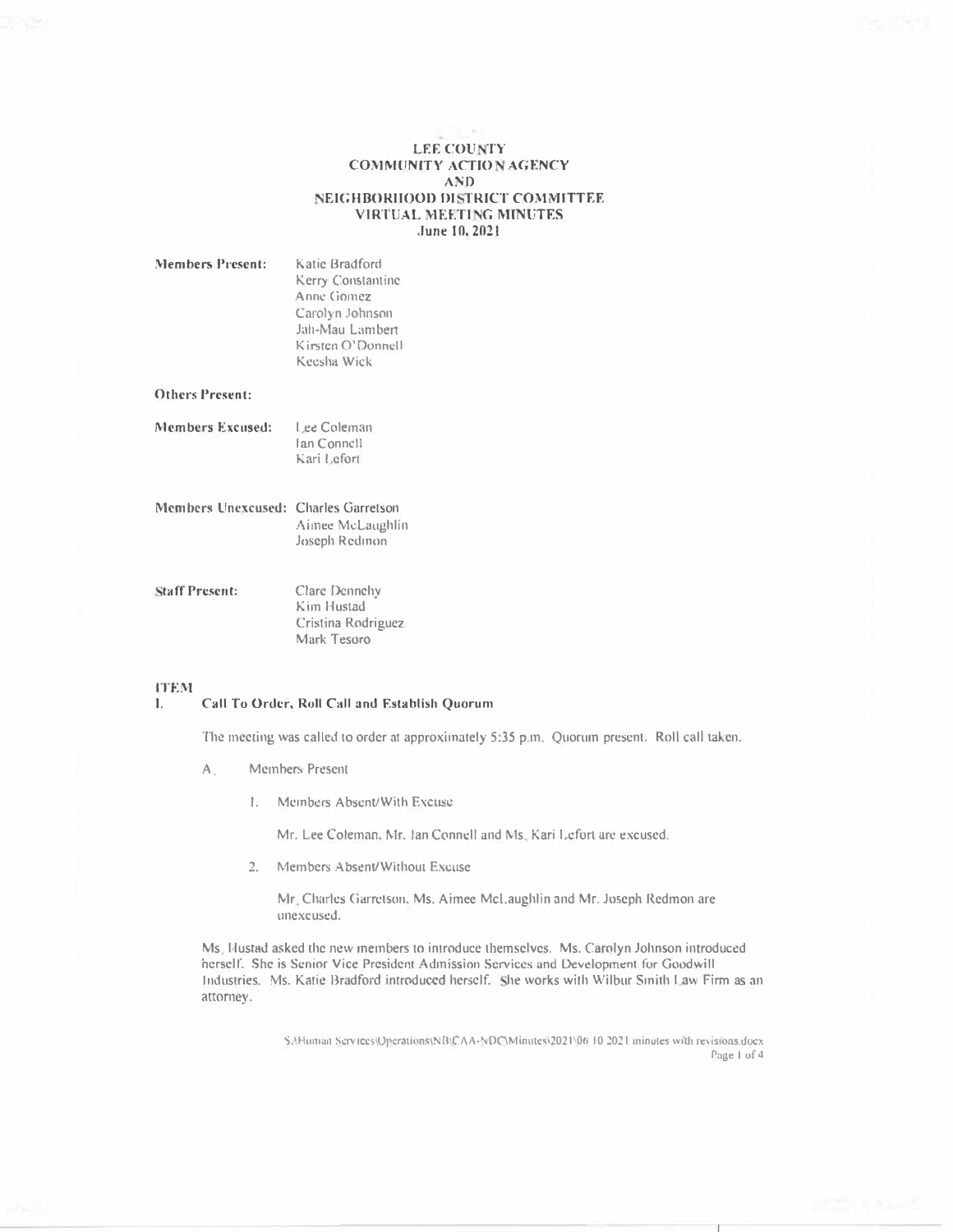### $B.$ \*Approval March 11, 2021 Minutes

Ms. Wick requested a motion to approve the March 11, 2021 meeting minutes.

# **ACTION:**

Anne Gomez made a motion to approve the March 11, 2021 minutes and Katie Bradford seconded the motion, which passed unanimously.

### **Public Comment** 11

None.

### 111. Reports

#### Λ. **Program Reports**

# 1. Continuum of Care (CoC Update) - Mark Tesoro

Mr. Tesoro stated they are very busy in terms of the Homeless Impact Program. Yesterday they received 29 referrals and expect the same for upcoming days. These are new referrals. They are in the process of hiring an additional Coordinated Entry Position. There are two Outreach positions to be filled.

- > The Rapid Transition Collaborative program are the individuals that were at Lions Park There are 13 rooms with individuals in which they continue to work on getting them housed
- The Family Transition Collaborative program has 14 individuals in which they continue to work to house them
- The Non congregate Shelter program has 4 individuals and continue to work with those clients

A Peer Specialist is being considered to work at the Homeless Resource Day Center. They are also looking at a partnership the jail system and corrections facility to complete housing paperwork prior to being released to prevent homelessness. They are currently being discharged to the Bob Janes Triage Center.

Ms. Hustad mentioned she will schedule a meeting for the new members to familiarize them with the department and the CAA/NDC.

## 2. Department of Human and Veteran Services Staffing - Kim Hustad

Ms. Hustad provided an overview of staff who are retiring and new staff coming on board. There is a lot of growth within the department.

### Homeless Prevention Report - Kim Hustad 3.

Ms. Hustad mentioned there are currently 5 eligibility specialists working on homeless prevention applications and a fiscal processor. During the months of March, April and May 2021, \$100,000 was spent to prevent homelessness, eviction rent not affected by Covid 19, mortgage payments and water assistance.

> 112 referrals for homelessness to Coordinated Entry

SAHuman Services(Operations\NB)CAA-NDC\Minutes\2021\06 10 2021 minutes with revisions.docx Page 2 of 4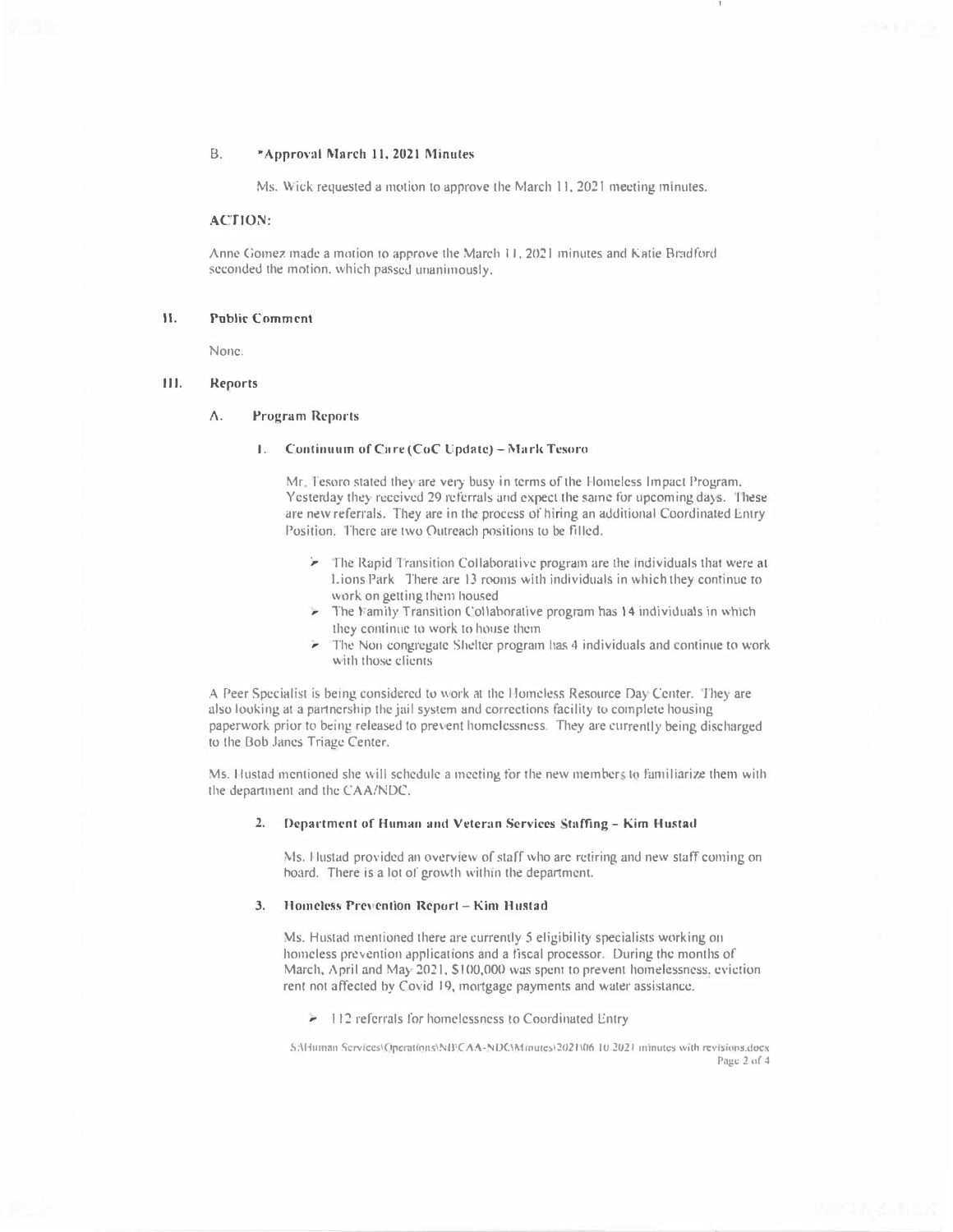- 713 applications were referred to LEE Cares
- $\geq$  78 applications are assigned and 180 currently on a wait list

# 4. Community Services Block Grant Financial Report (CSBG) - Kim Hustad

Ms. Hustad reviewed the Community Services Block Grant Financial report. There is \$12,000 remaining for this grant. They will utilize county general revenue funds and additional money being received for CSBG. They will receive additional funding for the Low Income Home Energy Assistance Program. They will also receive funding for Rebuild Florida for those that were impacted by Hurricane Irma.

Ms. Kerry Constantine inquired is there a way to identify those that were impacted by Hurricane Irma. Ms. Hustad mentioned they currently have a list of 217 individuals that applied with Rebuild Florida. Referrals come from Rebuild Florida to access funding. Rebuild Florida is handling the construction side and Human and Veteran Services is case managing.

#### $B.$ **Neighborhood Reports**

## **L.** Charleston Park - Joseph Redmon

No report.

# 2. Page Park - Lee Coleman

Ms. Cristina Rodriguez mentioned they reopened the center and providing services to the residents. The food pantry is drive thru only.

## 3. Palmona Park - None

## 4. Pine Manor - Anne Gomez

Ms. Gomez provided a report for Pine Manor

- > Mobile Food Pantry drive thru on June 15, 2021
- > Assist with backbacks date to be determined
- > On July 8, 2021 a pediatric ambulance will provide Covid shots for ages 12 and up
- Crafting club, gardening, Children's Advocacy Center afterschool programs continue
- > Food bank is distributed once a month
- Assist with Lee Cares applications
- $\blacktriangleright$  Assist with tax preparation
- February was Beautification of the Community Center
- Community Cooperative mobile food pantry dropped off food as it was raining and they assisted 38 families, CAC also provided food in May and served 77 families
- > On June 3, 2021 the health department distributed 28 Johnson and Johnson shots

# 5. Suncoast Estates - Charles Garretson

Cristina Rodriguez mentioned the center is closed due to illness. They will possibly reopen on June 16, 2021.

S. Whiman Services.Operations:NBICAA-NDCWinutes(2021 06 10 2021 minutes with revisions docx Puge 3 of 4